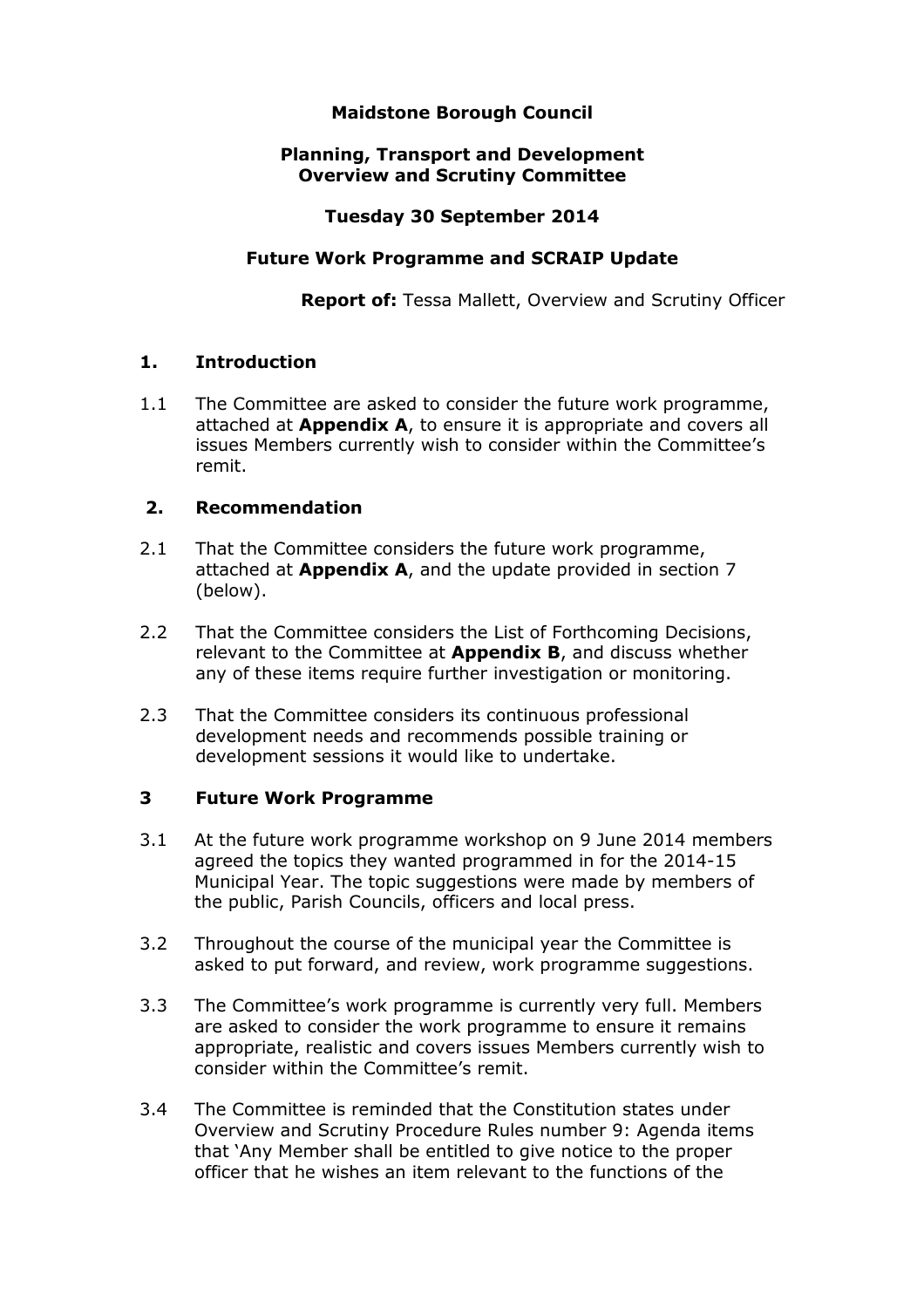Committee or Sub-Committee to be included on the agenda for the next available meeting of the Committee or Sub-Committee. On receipt of such a request the proper officer will ensure that it is included on the next available agenda, the Member must attend the meeting and speak on the item put forward.'

# **4 List of Forthcoming Decisions**

- 4.1 The List of Forthcoming Decisions (**Appendix B**) is a live document containing all key and non-key decisions.
- 4.2 Due to the nature of the List of Forthcoming Decisions, and to ensure the information provided to the Committee is up to date, a verbal update will be given at the meeting by the Chairman. The Committee can view the live document online at: http://meetings.maidstone.gov.uk/mgListPlans.aspx?RPId=443&RD  $=0$

#### **6. Scrutiny Committee Recommendation Action and Implementation Plan (SCRAIP) Responses**

- 6.1 The issue of making, and monitoring, recommendations is an important part of the scrutiny process. SCRAIPs set out recommendations following scrutiny meetings/reviews and information is sought on the plan as to whether recommendations are accepted, the action to be taken and by who.
- 6.2 The committee has no SCRAIP update for this meeting.

# **7 Future Work Programme Update**

7.1 At the time of writing this report there have been no changes to the committee's future work programme since the meeting of 16 September 2014.

# **8. Impact on Corporate Objectives**

- 8.1 The Strategic Plan sets the Council's key objectives for the medium term and has a range of objectives which support the delivery of the Council's priorities.
- 8.2 The Committee will consider reports that deliver against the following priorities:
	- 'For Maidstone to have a growing economy' and 'For Maidstone to be a decent place to live".

# **9. Financial Implications**

9.1 To assist O&S committees in their inquiries, a small budget is available for the purchase of necessary equipment and to cover the costs of training, site visits, meetings in locations other than the Town Hall, witness expenses, specialist advice, books and any other